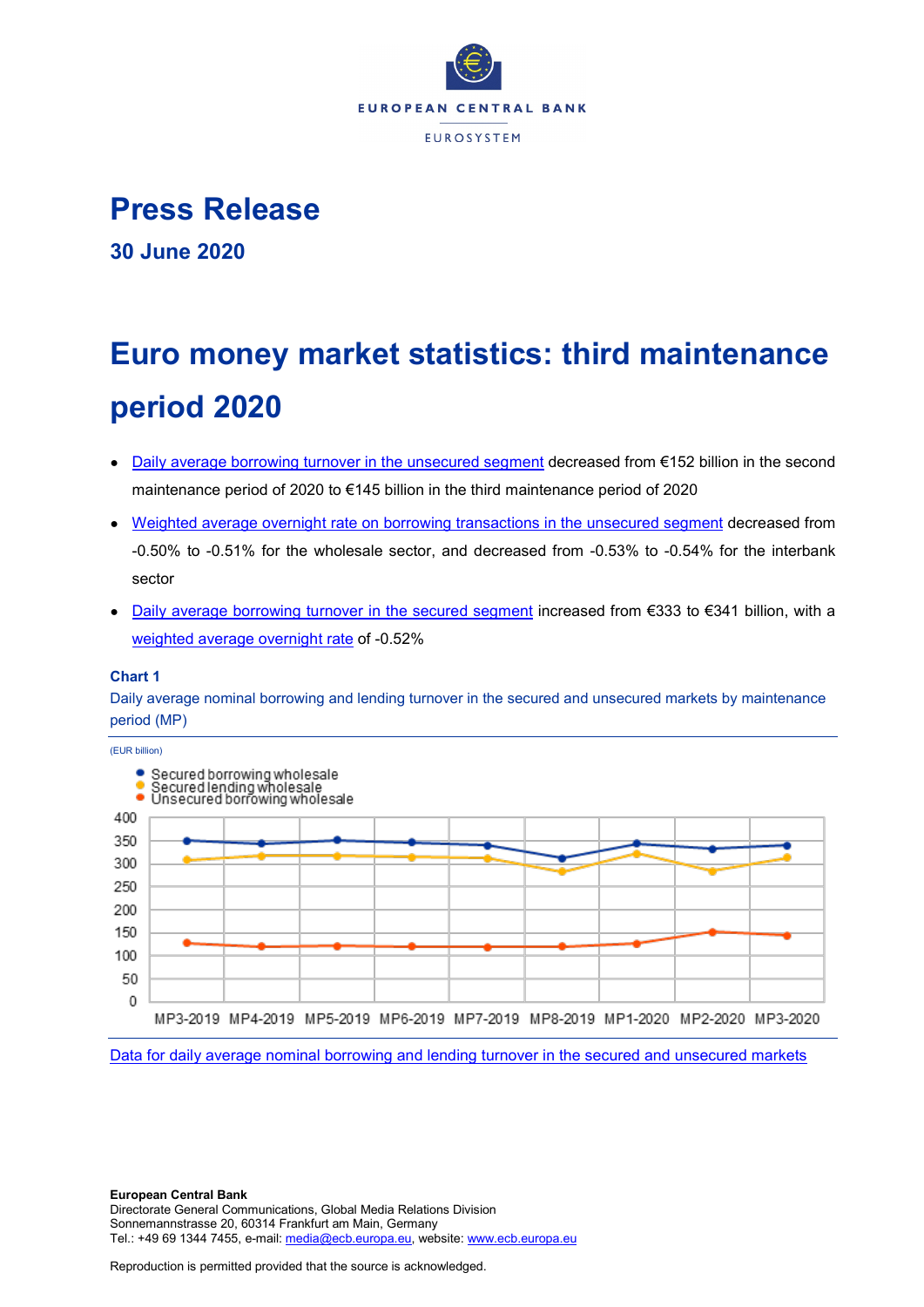### Unsecured market

#### **Chart 2**

Weighted average rate for wholesale sector borrowing in the unsecured segment by tenor and maintenance period



[Data for weighted average rate for unsecured wholesale sector borrowing](https://sdw.ecb.europa.eu/browseSelection.do?type=series&q=MMSR.B.U2._X.U.S1ZV.BO.WR._X.%3f.EUR&node=SEARCHRESULTS&ec=&oc=&rc=&cv=&pb=&dc=&df=)

In the third maintenance period of 2020, which started on 6 May 2020 and ended on 9 June 2020, the borrowing turnover in the unsecured segment averaged €145 billion per day. The total borrowing turnover for the period as a whole was €3,632 billion. Borrowing from credit institutions, i.e. on the interbank market, represented a turnover of €287 billion, i.e. 8% of the total borrowing turnover, and lending to credit institutions amounted to €353 billion. Overnight borrowing transactions represented 52% of the total borrowing nominal amount. The weighted average overnight rate for borrowing transactions was -0.54% for the interbank sector and -0.51% for the wholesale sector, compared with -0.53% and -0.50% respectively in the previous maintenance period.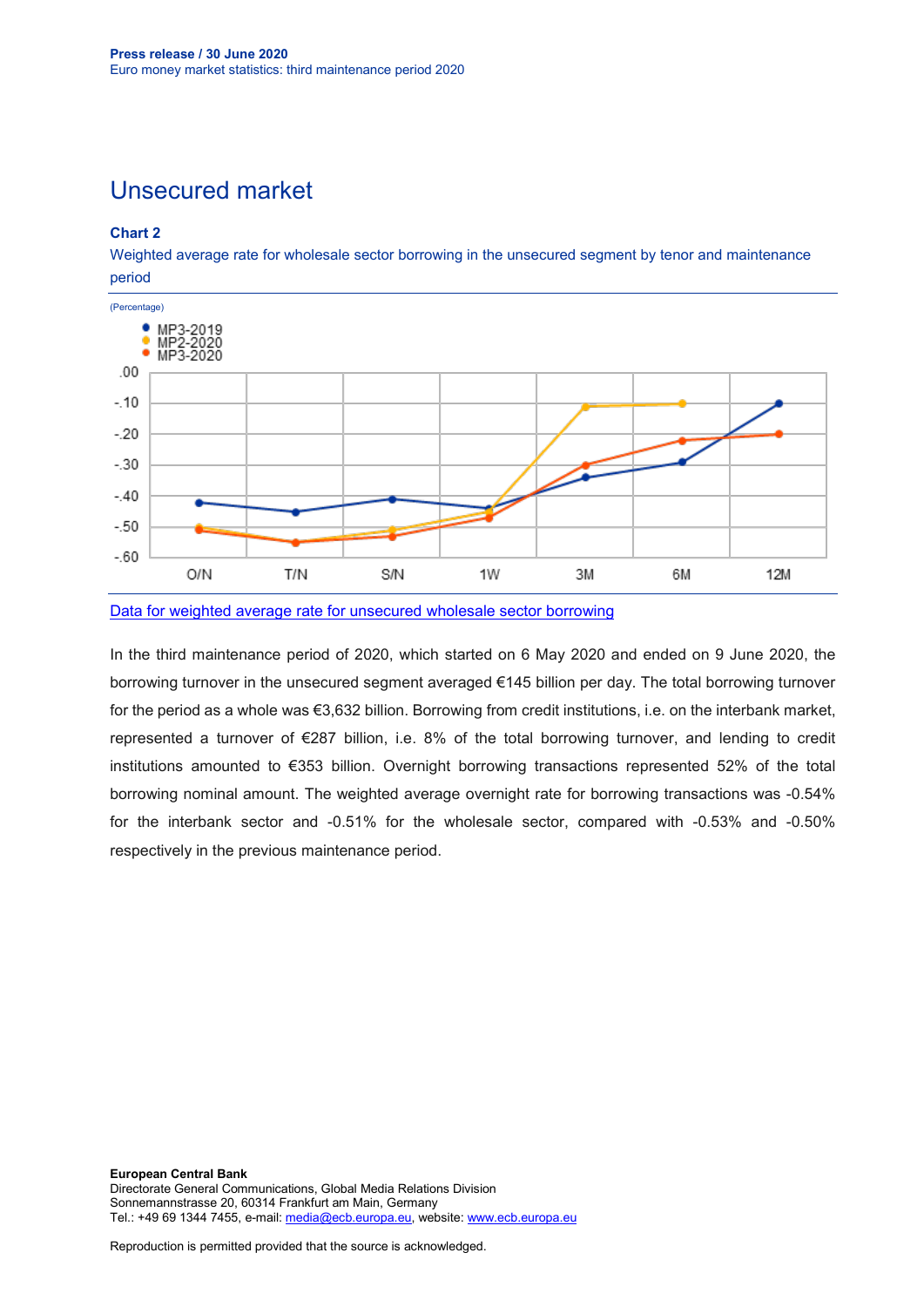## Secured market

#### **Chart 3**

Weighted average rate for wholesale sector borrowing and lending in the secured segment by tenor



#### [Data for weighted average rate for secured wholesale sector borrowing and lending](https://sdw.ecb.europa.eu/browseSelection.do?type=series&q=MMSR.B.U2._X.T.S1ZV.%3f.WR._X.%3f.EUR&node=SEARCHRESULTS&ec=&oc=&rc=&cv=&pb=&dc=&df=)

In the third maintenance period of 2020, the borrowing turnover in the secured segment averaged €341 billion per day, while the total borrowing turnover for the period as a whole was €8,523 billion. Cash lending represented a turnover of €7,838 billion and the daily average amounted to €314 billion. Most of the turnover was concentrated in tenors ranging from overnight to up to one week, with overnight transactions representing around 24% and 25% of the total nominal amount on the borrowing and lending side respectively. The weighted average overnight rate for borrowing and lending transactions was, respectively, -0.52% and -0.49% for the wholesale sector, compared with -0.53% and -0.50% in the previous maintenance period.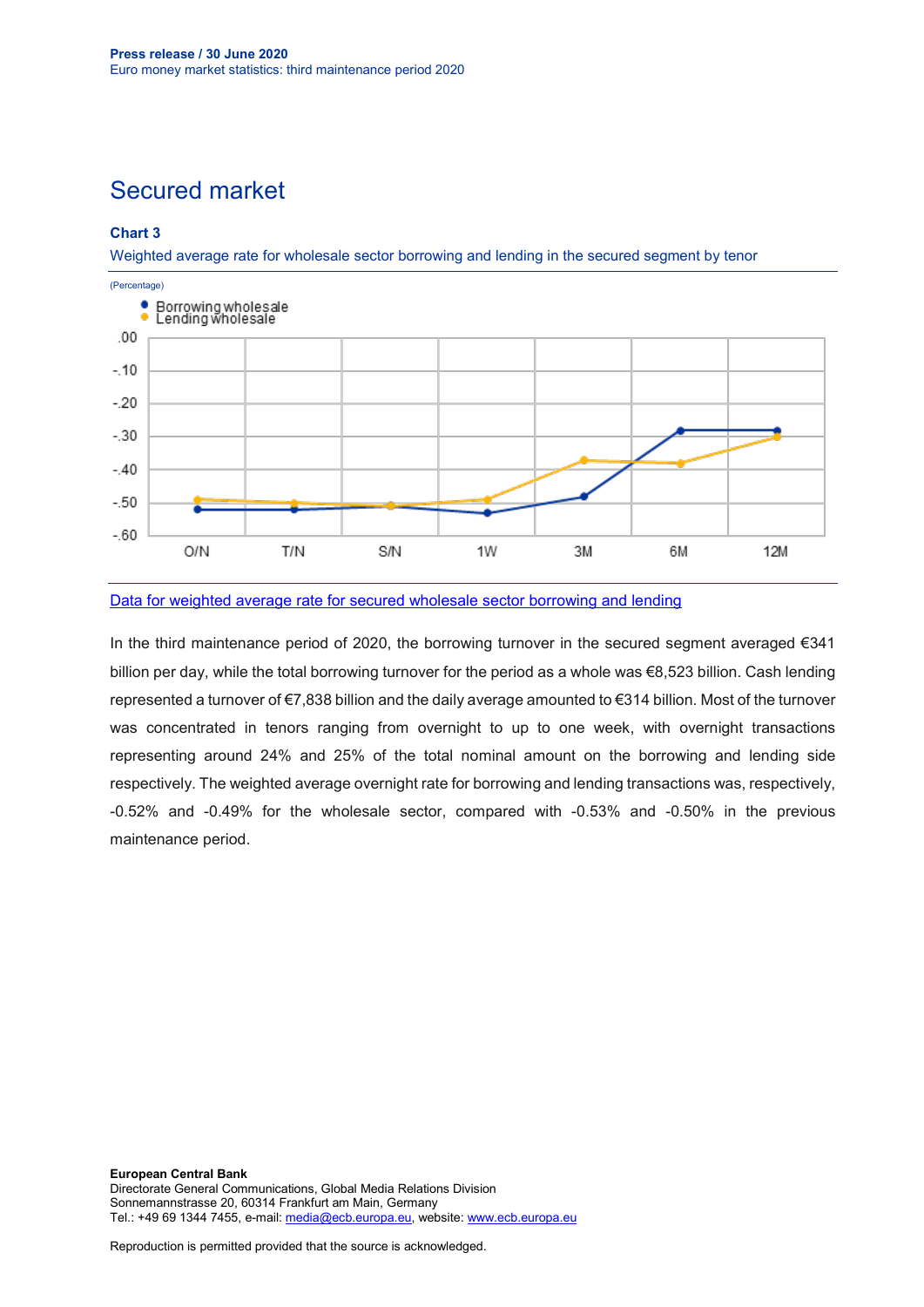#### **Table 1**

Euro money market statistics

|           |                      | Turnov er (EUR billion) |          |           | Average rate O/N<br>(Percentage) |           |           |
|-----------|----------------------|-------------------------|----------|-----------|----------------------------------|-----------|-----------|
|           |                      | Daily average           |          | Total     |                                  |           |           |
|           |                      | MP 2 2020               | MP3 2020 | MP 2 2020 | MP3 2020                         | MP 2 2020 | MP 3 2020 |
| Unsecured | Borrowing, wholesale | 152                     | 145      | 4.868     | 3,632                            | $-0.50$   | $-0.51$   |
|           | Of which, interbank  | 13                      | 11       | 430       | 287                              | $-0.53$   | $-0.54$   |
|           | Lending, interbank   | 22                      | 14       | 695       | 353                              | $-0.34$   | $-0.36$   |
| Secured   | Borrowing, wholesale | 333                     | 341      | 10.651    | 8,523                            | $-0.53$   | $-0.52$   |
|           | Lending, wholesale   | 285                     | 314      | 9.107     | 7,838                            | $-0.50$   | $-0.49$   |

#### **For media queries, please contact [Philippe Rispal,](mailto:philippe.rispal@ecb.europa.eu) tel.: +49 69 1344 5482.**

#### **Notes**

- The money market statistics are available in the **ECB's Statistical Data Warehouse**.
- The Eurosystem collects transaction-by-transaction information from the 49 largest euro area banks in terms of banks' total main balance sheet assets, broken down by their borrowing from and lending to other counterparties. Unsecured transactions include all trades concluded via deposits, call accounts or short-term securities with financial corporations (except central banks where the transaction is not for investment purposes), general government as well as with non-financial corporations classified as "wholesale" under the Basel III LCR framework. Secured transactions cover all fixed-term and open-basis repurchase agreements and transactions entered into under those agreements, including tri-party repo transactions, denominated in euro with a maturity of up to one year, between the reporting agent and financial corporations (except central banks where the transaction is not for investment purposes), general government as well as non-financial corporations classified as wholesale under the Basel III liquidity coverage ratio framework. As of the first maintenance period of 2019, the wholesale sector covers all counterparties in the sectors listed above. More information on the methodology applied, including the list of reporting agents, is available in the statistics section of the **ECB's website**.
- The weighted average rate is calculated as the arithmetic mean of the rates weighted by the respective nominal amount over the maintenance period on all days on which TARGET2, the Trans-European Automated Real-time Gross settlement Express Transfer system, is open.
- Borrowing refers to transactions in which the reporting bank receives euro-denominated funds, irrespective of whether the transaction was initiated by the reporting bank or its counterpart.
- Lending refers to transactions in which the reporting bank provides euro-denominated funds, irrespective of whether the transaction was initiated by the reporting bank or its counterpart.
- The tenors O/N, T/N, S/N, 1W, 3M, 6M and 12M refer to, respectively, overnight, tomorrow/next, spot/next, one week, three months, six months and twelve months.
- The missing values for tenors in some of the reserve maintenance periods may be due to confidentiality requirements.

#### **European Central Bank**

Directorate General Communications, Global Media Relations Division Sonnemannstrasse 20, 60314 Frankfurt am Main, Germany Tel.: +49 69 1344 7455, e-mail: [media@ecb.europa.eu,](mailto:media@ecb.europa.eu) website[: www.ecb.europa.eu](http://www.ecb.europa.eu/)

Reproduction is permitted provided that the source is acknowledged.